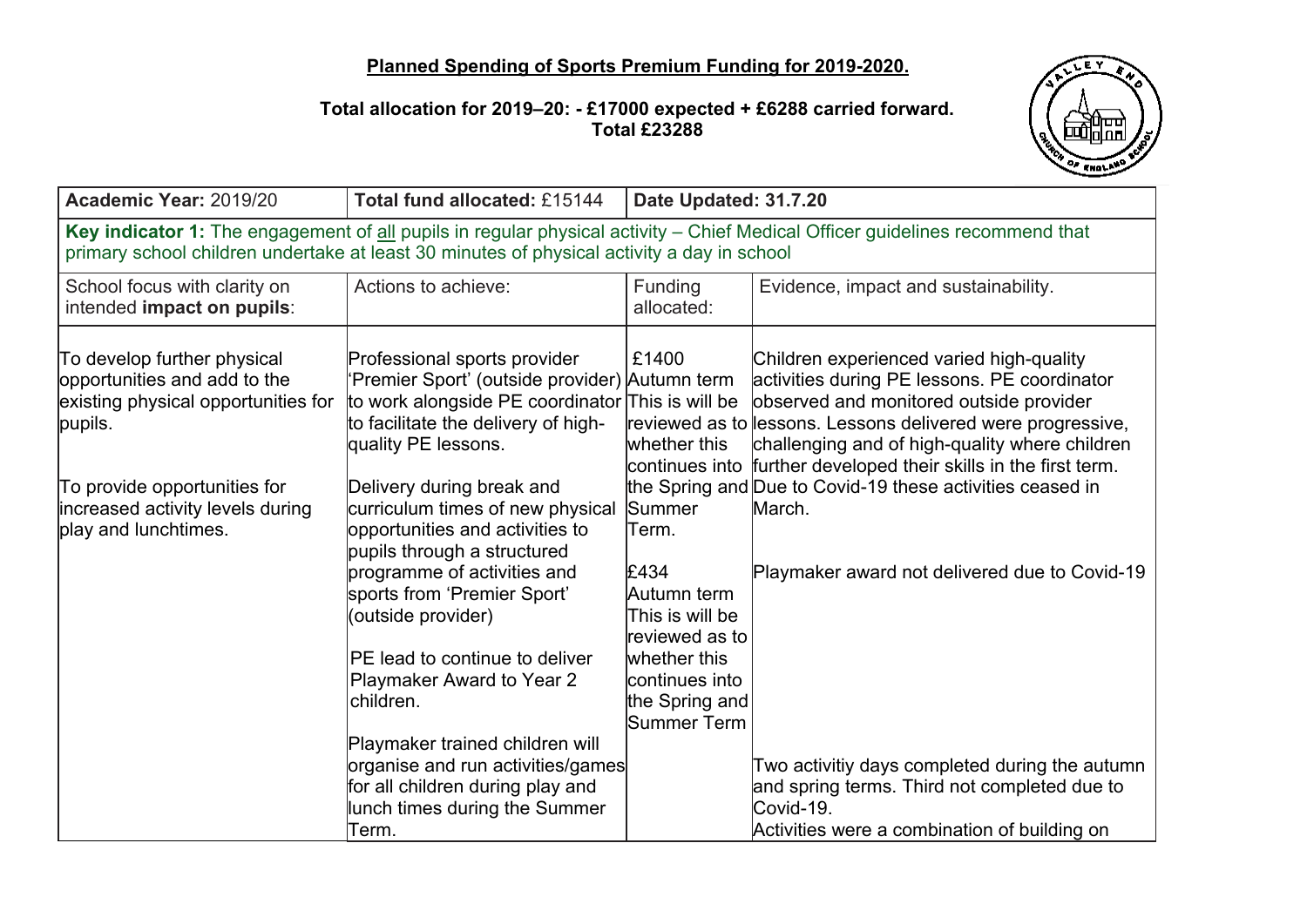| To introduce and teach new<br>physical activities to all pupils<br>across the school.                                                                                                                                                                                                                 | $ 3 x$ 'activity days' planned across<br>Autumn and Spring Term. Days<br>to be themed for cross-curricular<br>learning e.g. Games from around<br>the World.                           | £7000                      | existing skills to embed core skills, and new<br>activities to challenge children and aim for<br>application of new skills.                                                                                                     |
|-------------------------------------------------------------------------------------------------------------------------------------------------------------------------------------------------------------------------------------------------------------------------------------------------------|---------------------------------------------------------------------------------------------------------------------------------------------------------------------------------------|----------------------------|---------------------------------------------------------------------------------------------------------------------------------------------------------------------------------------------------------------------------------|
| a tool for whole school improvement                                                                                                                                                                                                                                                                   |                                                                                                                                                                                       |                            | Key indicator 2: The profile of Physical Education, School Sport and Physical Activity (PESSPA) being raised across the school as                                                                                               |
| School focus with clarity on<br>intended impact on pupils:                                                                                                                                                                                                                                            | Actions to achieve:                                                                                                                                                                   | Funding<br>allocated:      | Evidence, impact and sustainability.                                                                                                                                                                                            |
| To continue to raise the profile of<br>new and alternative physical<br>activities and sports across the<br>whole school.<br>To continue to embed some of the Games from around the World.<br>activities the children have<br>experienced so improving ABC's<br>(Agility, Balance and<br>Coordination) | 3 x 'physical activity days'<br>planned across Autumn and<br>Spring terms. Days to be themed<br>for cross-curricular learning e.g.<br>Activities developed and led by<br>all teachers | See 1 above                | As above<br>Activity days embedded existing skills with many<br>children improving basic skills and speaking<br>openly about how they felt they had improved<br>and now found it not so tricky.<br>Not achieved due to Covid-19 |
| To improve links with local<br>schools for competitions and<br>increase the numbers of children<br>participating in inter and intra<br>schools' competitions.                                                                                                                                         | Inter-schools 'competition with<br>local schools and further liaison<br>for community sports and activity<br>days. Increase of in-school year<br>group competitive sports.            |                            |                                                                                                                                                                                                                                 |
| To increase pupils' core strength,<br>coordination and concentration                                                                                                                                                                                                                                  | Weekly delivery of engaging<br>physical activities to targeted                                                                                                                        | £3000 Friday<br>PE & Sport | Targetted children making improvements both<br>within PE activities and also in the classroom<br>(concentration, focus etc) Teachers have noted<br>that children returning to the classroom are more<br>engaged in learning.    |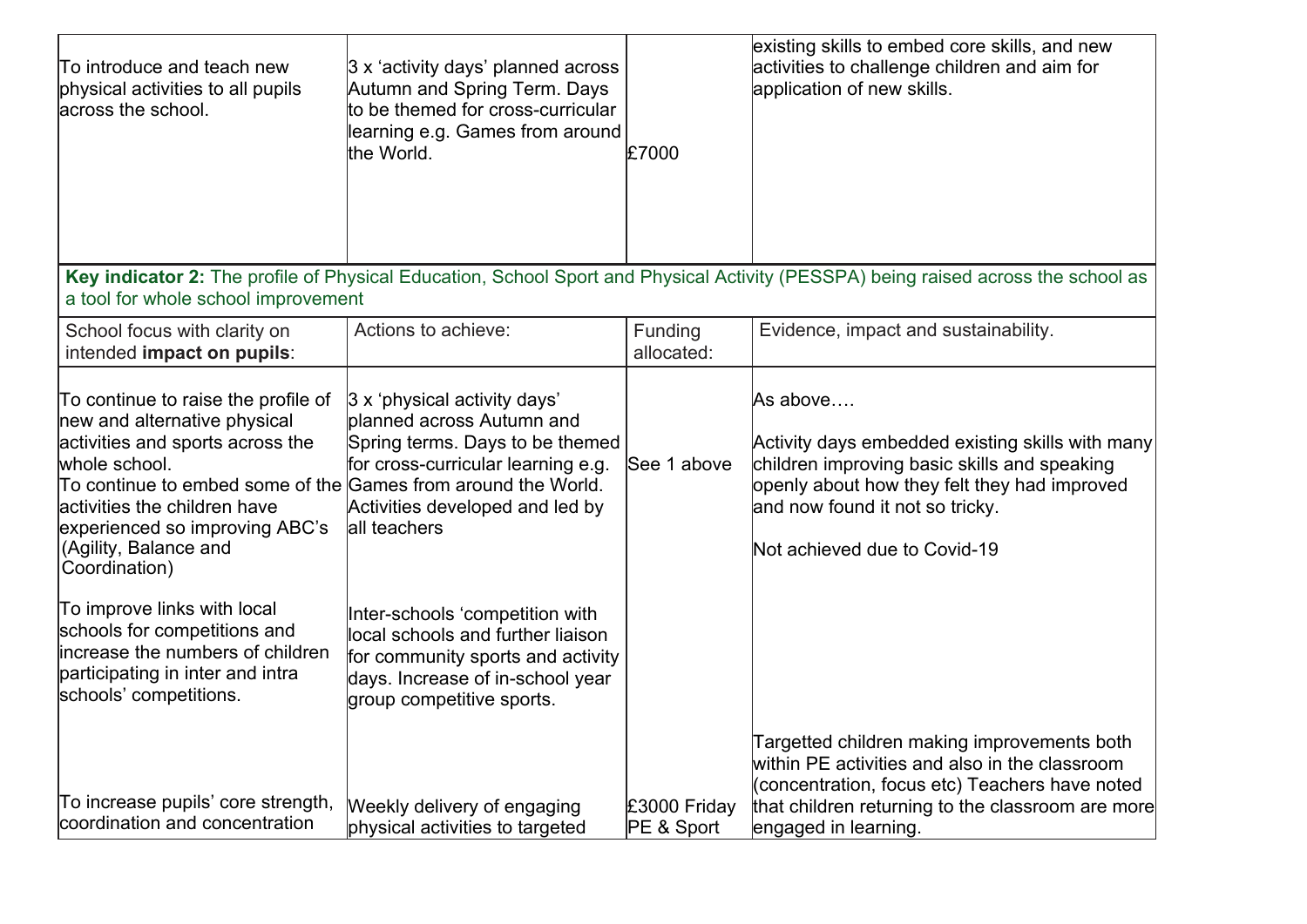| through engaging in physical<br>development activities. | children. Activities carefully<br>planned, delivered and assessed motor TA<br>to match the needs of the<br>children.                                               | gross/fine                     | Activities planned were progressive and<br>developmental which enabled children to make<br>improvements and for staff to measure success.<br>Consistent delivery of sessions. Delivery of TA's<br>sessions were more confident and streamlined. |
|---------------------------------------------------------|--------------------------------------------------------------------------------------------------------------------------------------------------------------------|--------------------------------|-------------------------------------------------------------------------------------------------------------------------------------------------------------------------------------------------------------------------------------------------|
|                                                         | PE Subject Leader to work with<br>and train a Teaching Assistant to training and<br>plan, deliver and assess tailored<br>lactivities.                              | £1000 Internal<br>CPD/Cover.   |                                                                                                                                                                                                                                                 |
|                                                         | PE Subject Leader to plan, train<br>and measure impact over 4 X<br>mornings with Teaching<br>Assistant.                                                            | £1200<br>External<br>Training. |                                                                                                                                                                                                                                                 |
|                                                         | Purchase any relevant resources £1000 supply<br>to enhance the teaching of core<br>strength, coordination and<br>concentration physical<br>development activities. | cover teacher<br>CPD/cover     |                                                                                                                                                                                                                                                 |
|                                                         |                                                                                                                                                                    |                                |                                                                                                                                                                                                                                                 |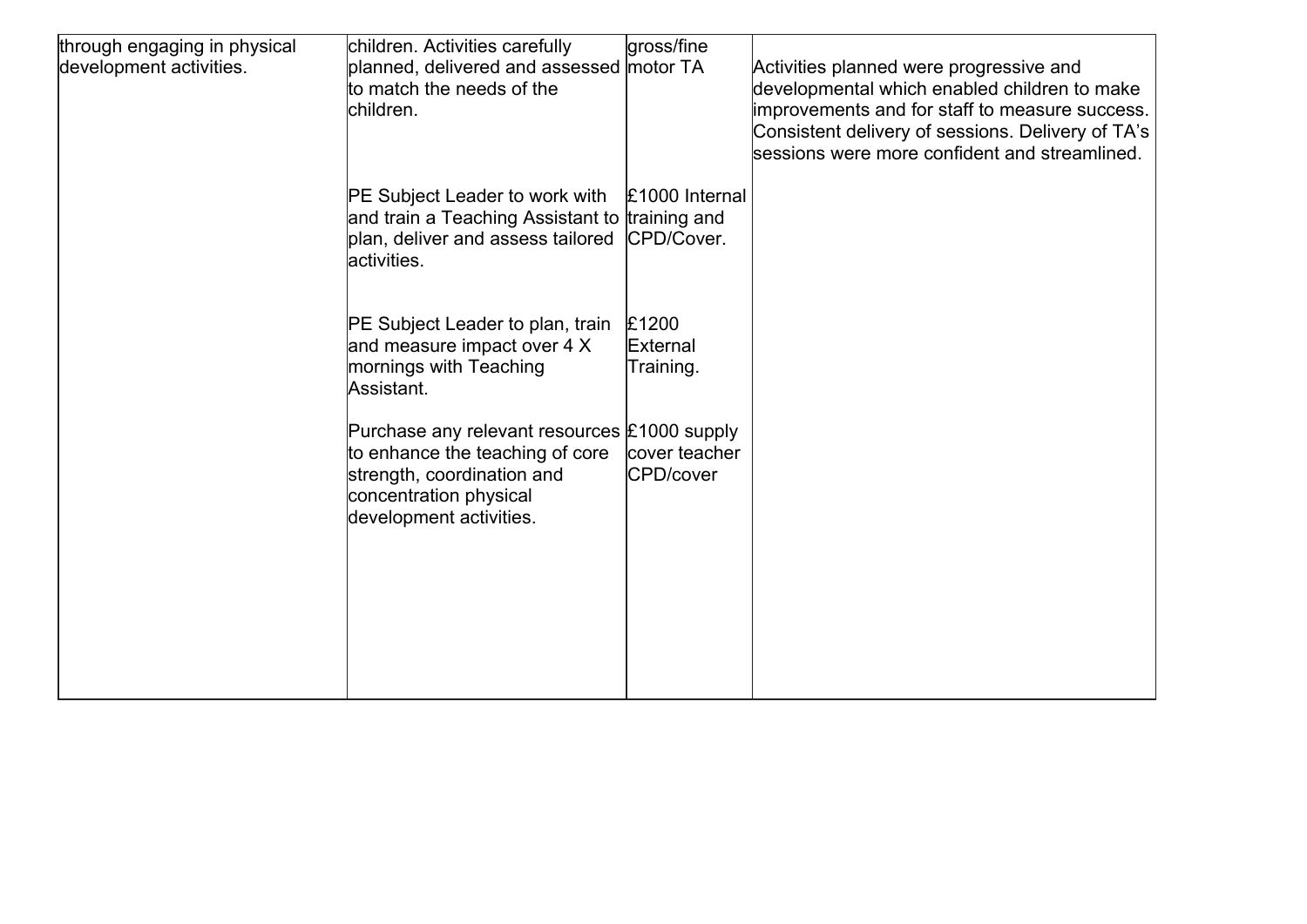| Key indicator 3: Increased confidence, knowledge and skills of all staff in teaching PE and sport                                                                                 |                                                                                                                                                                                                                            |                       |                                                                                                                                                                                                                             |
|-----------------------------------------------------------------------------------------------------------------------------------------------------------------------------------|----------------------------------------------------------------------------------------------------------------------------------------------------------------------------------------------------------------------------|-----------------------|-----------------------------------------------------------------------------------------------------------------------------------------------------------------------------------------------------------------------------|
| School focus with clarity on<br>lintended<br>impact on pupils:                                                                                                                    | Actions to achieve:                                                                                                                                                                                                        | Funding<br>allocated: | Evidence, impact and sustainability.                                                                                                                                                                                        |
| To develop staff skills and<br>knowledge of teaching of new and<br>alternative physical activities and<br>sports across the whole school.                                         | 3 x 'physical activity days'<br>planned across Autumn and<br>Spring terms. Days to be<br>themed for cross-curricular<br>learning e.g. Games from<br>around the World. Activities<br>developed and led by all<br>lteachers. | See 1 above           | Staff developed new activities based on<br>experience of old ones. More confidence in staff<br>in planning activities. Some sessions led by TA's<br>who were confident enough to lead sessions<br>See Key Indicator 2 above |
| <b>PE Subject Leader to work with</b><br>and train Teaching Assistant to<br>deliver physical activities that<br>develop pupils' core strength,<br>coordination and concentration. | PE Subject Leader to plan, train See 2 above<br>and measure impact over 4 X<br>mornings with Teaching<br>Assistant.                                                                                                        |                       |                                                                                                                                                                                                                             |
| Key indicator 4: Broader experience of a range of sports and activities offered to all pupils                                                                                     |                                                                                                                                                                                                                            |                       |                                                                                                                                                                                                                             |
| School focus with clarity on<br>intended<br>impact on pupils:                                                                                                                     | Actions to achieve:                                                                                                                                                                                                        | Funding<br>allocated: | Evidence, impact and sustainability.                                                                                                                                                                                        |
| To continue to raise the profile of<br>new and alternative physical<br>activities and sports across the<br>whole school                                                           | 3 x 'physical activity days'<br>planned across Autumn and<br>Spring terms. Days to be<br>themed for cross-curricular<br>learning e.g. Games from<br>laround the World. Activities<br>developed and led by all<br>teachers. | See 1 above           | Children vocalised that they felt more confident<br>in some of their skills. Teachers now more<br>confident in initiating new activities and ideas.                                                                         |